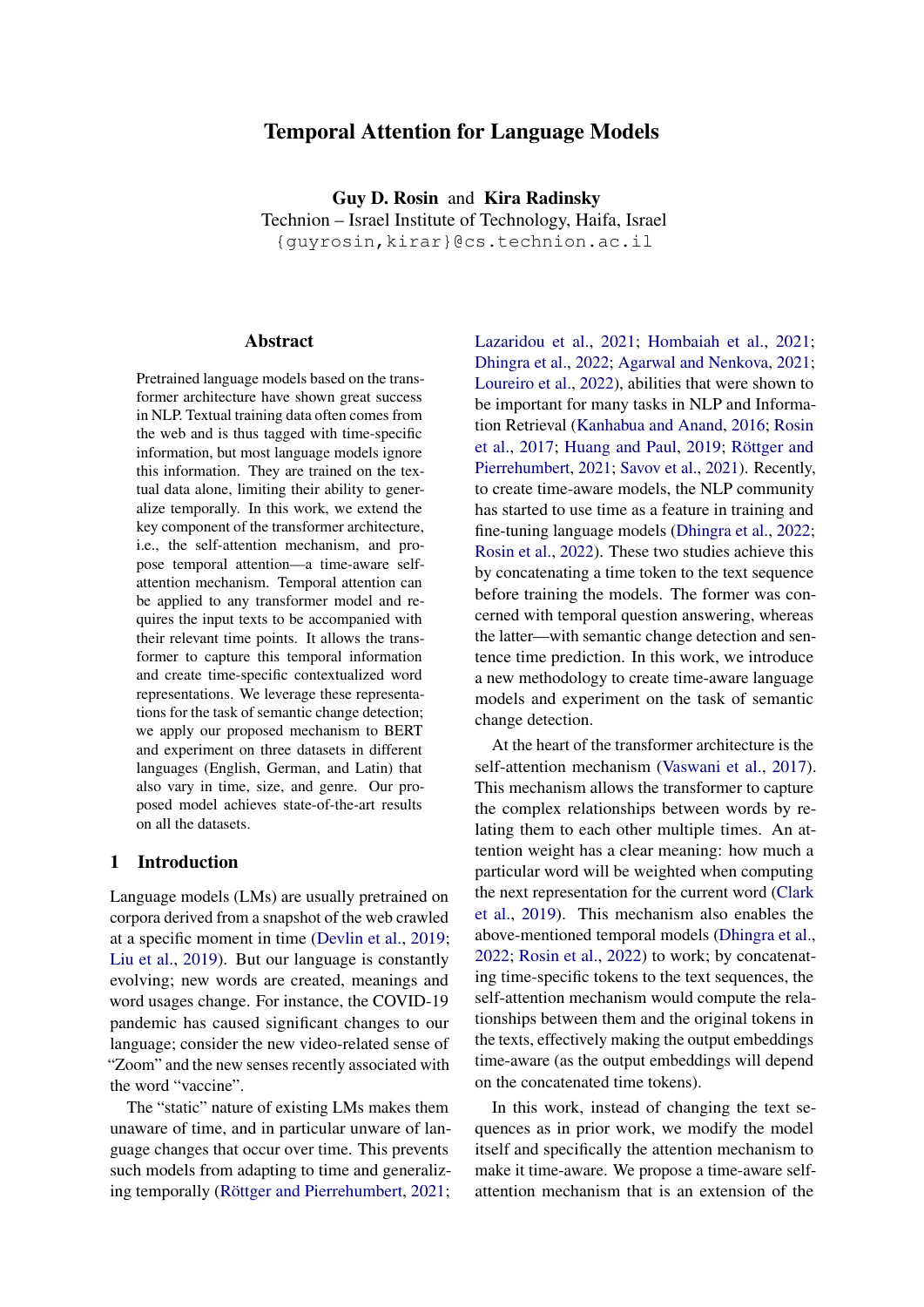self-attention mechanism of the transformer. It considers the time the text sequences (or documents) were written when computing attention scores. As described above, self-attention captures relationships between words. We want to condition these relationships on time. By adding a time matrix as an additional input to the self-attention (along with the standard query, key, and value matrices), we condition the attention weights on the time. In other words, the adapted mechanism also considers the time when calculating the weights of each word. We refer to this adapted attention as *Temporal Attention* (Section [3.2\)](#page-2-0). See Figure [1](#page-1-0) for an illustration of our proposed mechanism.

We experiment on the task of semantic change detection — the task of identifying which words undergo semantic changes and to what extent. Semantic change detection methods are used in historical linguistics and digital humanities to study the evolution of word meaning over time and in different domains [\(Kutuzov et al.,](#page-9-6) [2018\)](#page-9-6). Most existing contextual methods detect changes by first embedding the target words in each time point and then either aggregating them to create a time-specific embedding [\(Martinc et al.,](#page-9-7) [2020a\)](#page-9-7), or computing a cluster of the embeddings for each time [\(Giulianelli](#page-8-4) [et al.,](#page-8-4) [2020;](#page-8-4) [Martinc et al.,](#page-9-8) [2020b;](#page-9-8) [Montariol et al.,](#page-9-9) [2021;](#page-9-9) [Laicher et al.,](#page-9-10) [2021\)](#page-9-10). The embeddings or clusters are compared to estimate the degree of change between different times. We experiment with several diverse datasets in terms of time, language, size, and genre. Our empirical results show that our model outperforms state-of-the-art methods [\(Schlechtweg et al.,](#page-10-5) [2019;](#page-10-5) [Martinc et al.,](#page-9-7) [2020a;](#page-9-7) [Montariol et al.,](#page-9-9) [2021;](#page-9-9) [Rosin et al.,](#page-10-3) [2022\)](#page-10-3).

Our contributions are threefold: (1) We introduce a time-aware self-attention mechanism as an extension of the original mechanism of the transformer. The proposed mechanism considers the time the text sequences were written. The time is considered during the computation of attention scores, thus allowing to create time-specific contextualized word representations; (2) We conduct evaluations on the task of semantic change detection and reach state-of-the-art performance on three diverse datasets in terms of time, language, size, and genre; (3) We contribute our code and trained models to the community for further research.<sup>[1](#page-1-1)</sup>

<span id="page-1-1"></span>

<span id="page-1-0"></span>

Figure 1: High-level illustration of our proposed temporal attention mechanism.

## 2 Related Work

#### 2.1 Temporal Language Models

Several recent studies have explored and evaluated the generalization ability of language models to time [\(Röttger and Pierrehumbert,](#page-10-0) [2021;](#page-10-0) [Lazaridou](#page-9-1) [et al.,](#page-9-1) [2021;](#page-9-1) [Agarwal and Nenkova,](#page-8-2) [2021;](#page-8-2) [Hofmann](#page-9-11) [et al.,](#page-9-11) [2021;](#page-9-11) [Loureiro et al.,](#page-9-3) [2022\)](#page-9-3). To better handle continuously evolving web content, [Hombaiah et al.](#page-9-2) [\(2021\)](#page-9-2) performed incremental training. [Dhingra](#page-8-1) [et al.](#page-8-1) [\(2022\)](#page-8-1) experimented with temporal language models for question answering. They focused on temporally-scoped facts and showed that conditioning temporal language models on the temporal context of textual data improves memorization of facts. [Rosin et al.](#page-10-3) [\(2022\)](#page-10-3) similarly concatenated time tokens to text sequences and introduced the concept of time masking (specific masking for the added time tokens). They focused on two temporal tasks: semantic change detection and sentence time prediction. Others focused on document classification by using word-level temporal embeddings [\(Huang](#page-9-5) [and Paul,](#page-9-5) [2019\)](#page-9-5) and adapting pretrained BERT models to domain and time [\(Röttger and Pierre](#page-10-0)[humbert,](#page-10-0) [2021\)](#page-10-0). Recently, [Hofmann et al.](#page-9-11) [\(2021\)](#page-9-11) jointly modeled temporal and social information by changing the architecture of BERT and connecting embeddings of adjacent time points via a latent Gaussian process.

In this work, we create a temporal LM by adapting the transformer's self-attention mechanism to time. The model receives each text sequence along with its writing time and uses both as input to the temporal attention mechanism. As a result, the model creates time-specific contextualized word embeddings.

## 2.2 Semantic Change Detection

Semantic change detection is the task of identifying words that change meaning over time [\(Kutuzov](#page-9-6) [et al.,](#page-9-6) [2018;](#page-9-6) [Tahmasebi et al.,](#page-10-6) [2018\)](#page-10-6). This task is often addressed using time-aware word representations that are learned from time-annotated corpora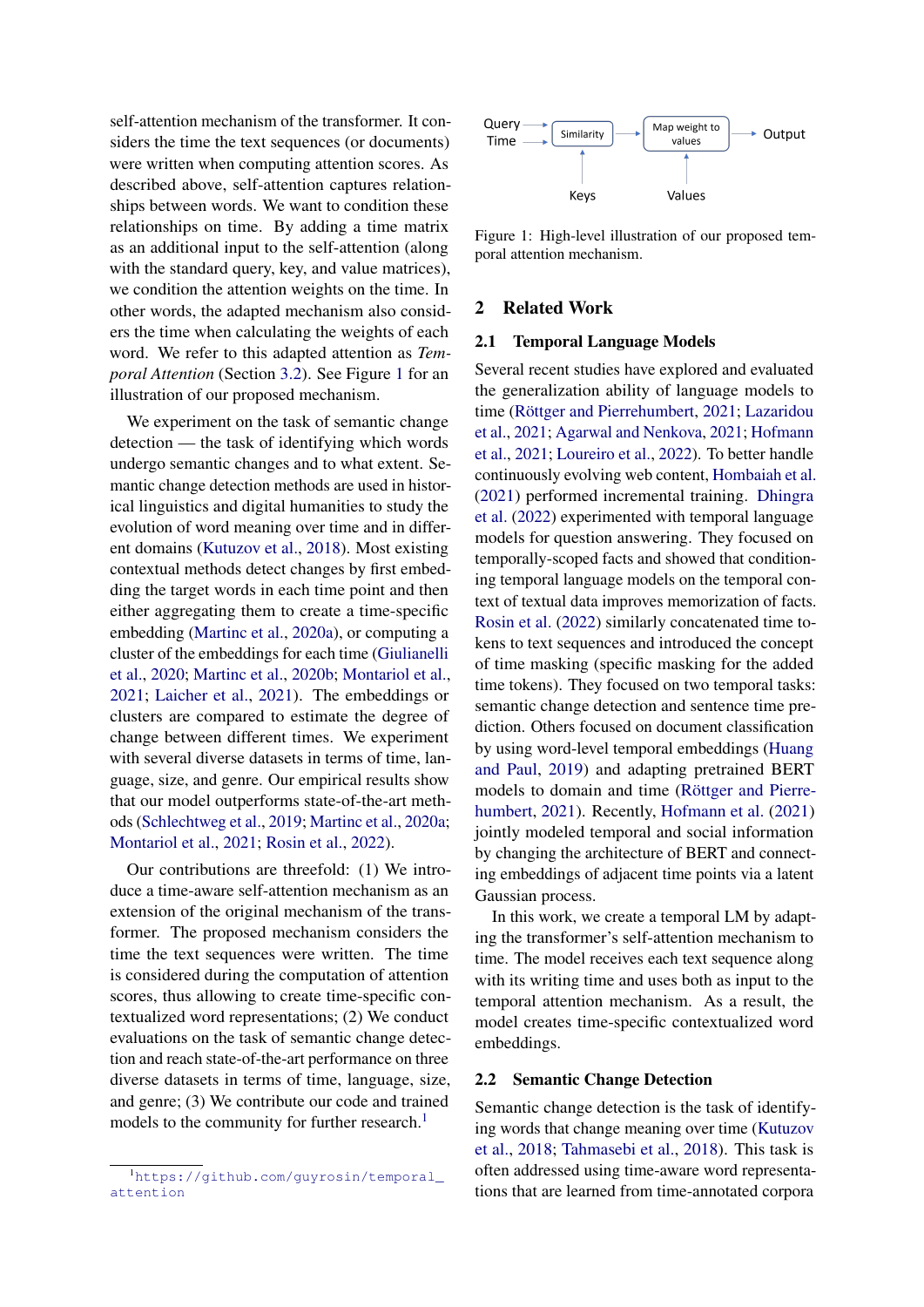and then compared between different time points [\(Jatowt and Duh,](#page-9-12) [2014;](#page-9-12) [Kim et al.,](#page-9-13) [2014;](#page-9-13) [Kulkarni](#page-9-14) [et al.,](#page-9-14) [2015;](#page-9-14) [Hamilton et al.,](#page-9-15) [2016;](#page-9-15) [Dubossarsky](#page-8-5) [et al.,](#page-8-5) [2019;](#page-8-5) [Del Tredici et al.,](#page-8-6) [2019\)](#page-8-6). [Gonen et al.](#page-9-16) [\(2020\)](#page-9-16) used a simple nearest-neighbors-based approach to detect semantically-changed words. Others learned time-aware embeddings simultaneously over all time points to resolve the alignment problem, by regularization [\(Yao et al.,](#page-10-7) [2018\)](#page-10-7), modeling word usage as a function of time [\(Rosen](#page-10-8)[feld and Erk,](#page-10-8) [2018\)](#page-10-8), Bayesian skip-gram [\(Bamler](#page-8-7) [and Mandt,](#page-8-7) [2017\)](#page-8-7), or exponential family embeddings [\(Rudolph and Blei,](#page-10-9) [2018\)](#page-10-9).

All aforementioned methods limit the representation of each word to a single meaning, ignoring the ambiguity in language and limiting their sensitivity. Recent contextualized models (e.g., BERT [\(Devlin](#page-8-0) [et al.,](#page-8-0) [2019\)](#page-8-0)) overcome this limitation by taking sentential context into account when inferring word token representations. Such models were applied to diachronic semantic change detection, where most detect changes by creating time-specific embeddings or computing a cluster of the embeddings for each time, and then comparing these embeddings or clusters to estimate the degree of change between different times [\(Hu et al.,](#page-9-17) [2019;](#page-9-17) [Martinc et al.,](#page-9-8) [2020b](#page-9-8)[,a;](#page-9-7) [Giulianelli et al.,](#page-8-4) [2020;](#page-8-4) [Laicher et al.,](#page-9-10) [2021;](#page-9-10) [Montariol et al.,](#page-9-9) [2021\)](#page-9-9). Recently, [Rosin et al.](#page-10-3) [\(2022\)](#page-10-3) suggested another approach of detecting semantic change through predicting the writing time of sentences. In our work, we use language models to create time-specific word representations and compare them to detect semantic change. While the above studies used language models as is, we modify their inner workings to make them timeaware by adapting the self-attention mechanism to time.

## 3 Model

Our model adopts a multi-layer bidirectional transformer [\(Vaswani et al.,](#page-10-4) [2017\)](#page-10-4). It treats words in the document as input tokens and computes a representation for each token. Formally, given a sequence of n words  $w_1, w_2, \ldots, w_n$ , the transformer computes D-dimensional word representations  $x_1, x_2, \ldots, x_n \in \mathbb{R}^D$ .

## <span id="page-2-2"></span>3.1 Self-Attention

The self-attention mechanism is the foundation of the transformer [\(Vaswani et al.,](#page-10-4) [2017\)](#page-10-4). It relates tokens to each other based on the attention score



Figure 2: Illustration of our proposed temporal attention mechanism.

between each pair of tokens. In practice, the attention function is computed on a set of tokens simultaneously; our input sequence is packed together into a matrix  $X \in \mathbb{R}^{n \times \bar{D}}$ , in which each row i corresponds to a word representation  $x_i$  in the input sentence. We denote three trainable weight matrices by  $W_Q, W_K, W_V \in \mathbb{R}^{D \times d_k}$ . We then create three distinct representations, i.e., query, key, and value:  $Q = XW_Q$ ,  $K = XW_K$ ,  $V = XW_V$ , respectively, where  $Q, K, V \in \mathbb{R}^{n \times d_k}$ .

An attention function can be described as mapping a query and a set of key-value pairs to an output, where the query, keys, values, and outputs are all vectors. The output is computed as a weighted sum of the values, where the weight assigned to each value is determined by the dot product of the query with all the keys:

$$
Attention(Q, K, V) = softmax\left(\frac{QK^{\mathsf{T}}}{\sqrt{d_k}}\right) V \tag{1}
$$

## <span id="page-2-0"></span>3.2 Temporal Attention

We now describe the temporal attention mechanism. In the temporal setting, similarly to the vocabulary of the model, our model has a vocabulary of time points. Theoretically, each token in an input sequence could have its own time point, but we simplify and assume the most common case where text sequences always refer to a single time point  $t$ <sup>[2](#page-2-1)</sup>. Given a sequence of n words  $w_1, w_2, \ldots, w_n$  and its corresponding time point  $t$ , our model computes D-dimensional time-specific word representations  $x_1^t, x_2^t, \ldots, x_n^t$ , where  $x_i^t \in \mathbb{R}^D$ . As a by-product,

<span id="page-2-1"></span> $2$ Our mechanism also supports the setting where different tokens in a sequence are associated with different time points.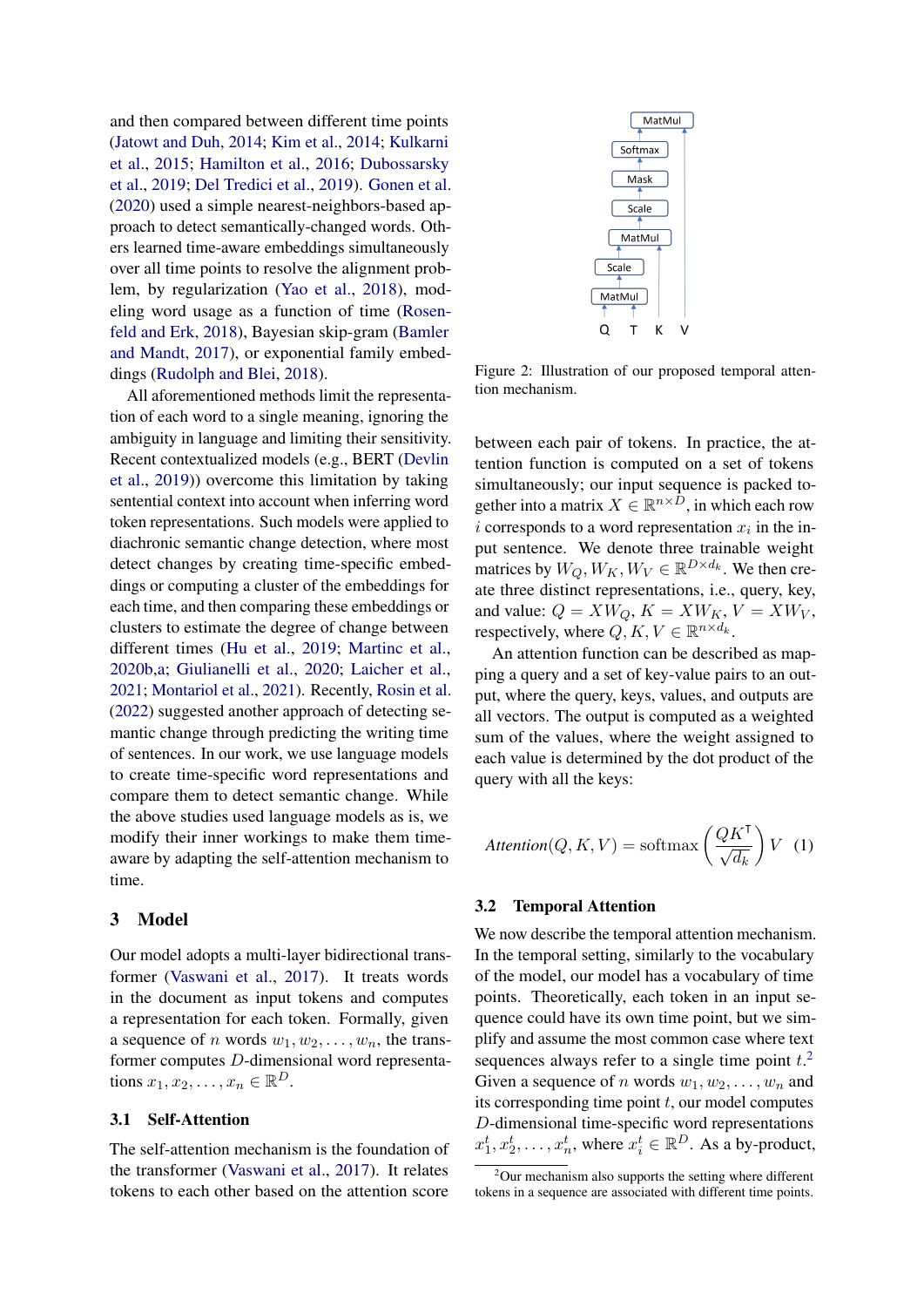we also compute D-dimensional time representations for the time points. Now, similarly to the input matrix  $X$  (Section [3.1\)](#page-2-2), we define an embedding matrix  $X^t \in \mathbb{R}^{n \times D}$  where each row *i* contains the embedding vector of  $x_i$ 's time point.<sup>[3](#page-3-0)</sup>

To incorporate time in the attention mechanism, we use an additional trainable weight matrix  $W_T \in$  $\mathbb{R}^{D \times d_k}$  and create its corresponding representation matrix  $T = X^t W_T$ . Note  $T \in \mathbb{R}^{n \times d_k}$ , i.e., its dimensions are the same as the key, query, and value matrices.

To calculate the attention scores, we multiply the query matrix by the time matrix and then multiply by its transposed matrix, to keep the dimensions intact. We then divide by the time matrix's norm, to avoid getting too large values. Formally, we define temporal attention by:

$$
TemporalAttention(Q, K, V, T) =
$$
\n
$$
\text{softmax}\left(\frac{Q \frac{T^{\mathsf{T}} T}{\|T\|} K^{\mathsf{T}}}{\sqrt{d_k}}\right) V \tag{2}
$$

Intuitively, by multiplying the query by the time, the attention weights are now conditioned on the time, i.e., they are time-dependent.

Temporal attention can be used together with other, existing temporal language models, such as [\(Rosin et al.,](#page-10-3) [2022;](#page-10-3) [Dhingra et al.,](#page-8-1) [2022\)](#page-8-1). In these two models, a time-specific token is prepended to each sentence. In comparison to those methods, our approach does not require changing the input text, as it only modifies the attention mechanism of the language model. We further discuss and compare the two methods in Section [3.3.](#page-3-1)

The temporal attention mechanism requires each input text to be accompanied with a time point. There are no constraints on these time points, i.e., the mechanism is agnostic to the time granularity and the number of time points in the model.

#### <span id="page-3-1"></span>3.3 Theoretical Analysis

We now theoretically analyze the temporal attention mechanism more deeply and compare it to existing time concatenation methods [\(Dhingra et al.,](#page-8-1) [2022;](#page-8-1) [Rosin et al.,](#page-10-3) [2022\)](#page-10-3). We omit the scaling 2022, Nosin et al., 2022)<br>factor  $\sqrt{d_k}$  for readability.

We denote the row vectors of the matrices  $Q$ ,  $K$ ,  $V$ , and  $T$  by  $q_i$ ,  $k_i$ ,  $v_i$ , and  $t_i$ , respectively. The attention head computes attention weights  $\alpha$ between all pairs of words as softmax-normalized dot products between the query and key vectors:

$$
\alpha_{ij} = \text{softmax}\left(q_i k_j^{\mathsf{T}}\right) \tag{3}
$$

where  $i, j \in \{1, ..., n\}$ .

The output  $y_i$  of the attention head is a weighted sum of the value vectors:

$$
y_i = \sum_{j=1}^n \alpha_{ij} v_j = \sum_{j=1}^n \operatorname{softmax}(q_i k_j^{\mathsf{T}}) v_j \quad (4)
$$

Baseline models, such as [Rosin et al.](#page-10-3) [\(2022\)](#page-10-3) and [Dhingra et al.](#page-8-1) [\(2022\)](#page-8-1), prepend the text sequence with a time token at index 0, resulting in:

$$
y_i = \sum_{j=0}^{n} \alpha_{ij} v_j = \sum_{j=1}^{n} \alpha_{ij} v_j + \text{softmax}(q_0 k_0^{\mathsf{T}}) v_0
$$
\n(5)

As we can see, by concatenating the time token, we add query, key, and value vectors for that token, i.e., a time component is added to the weighted sum.

In contrast, by using temporal attention, the attention weights become:

$$
\alpha_{ij} = \text{softmax}\left(q_i \frac{t_i t_j^{\mathsf{T}}}{\|T\|} k_j^{\mathsf{T}}\right) \tag{6}
$$

The *i*-th output vector  $y_i$  is computed as:

$$
y_i = \sum_{j=1}^n \alpha_{ij} v_j = \sum_{j=1}^n \operatorname{softmax}\left(q_i \frac{t_i t_j^{\mathsf{T}}}{\|T\|} k_j^{\mathsf{T}}\right) v_j
$$
\n(7)

Intuitively, we multiply by the vectors of time to scale the attention weight  $\alpha_{ij}$  by time. We observe two main differences between our proposed mechanism and prior work:

- 1. The time component is more tightly integrated in temporal attention: instead of just adding a time component to the weighted sum, in temporal attention the time component is multiplied by every component in the sum.
- 2. Temporal attention requires learning an additional weight matrix  $W_T \in \mathbb{R}^{D \times d_k}$ . In prior work, each input sequence is prepended with a time token, i.e., its length  $n$  is increased by 1. As a result, the temporal attention mechanism consumes more memory (as it has additional  $D \cdot d_k$  trainable parameters<sup>[4](#page-3-2)</sup>), whereas prior

<span id="page-3-0"></span><sup>&</sup>lt;sup>3</sup>Most tokens share the same time point, as noted above, except for special tokens such as padding and masking tokens, to which we associate unique time points.

<span id="page-3-2"></span><sup>&</sup>lt;sup>4</sup>When using the standard BERT-base architecture:  $D \cdot$  $d_k = 768 \cdot 64 = 49{,}152$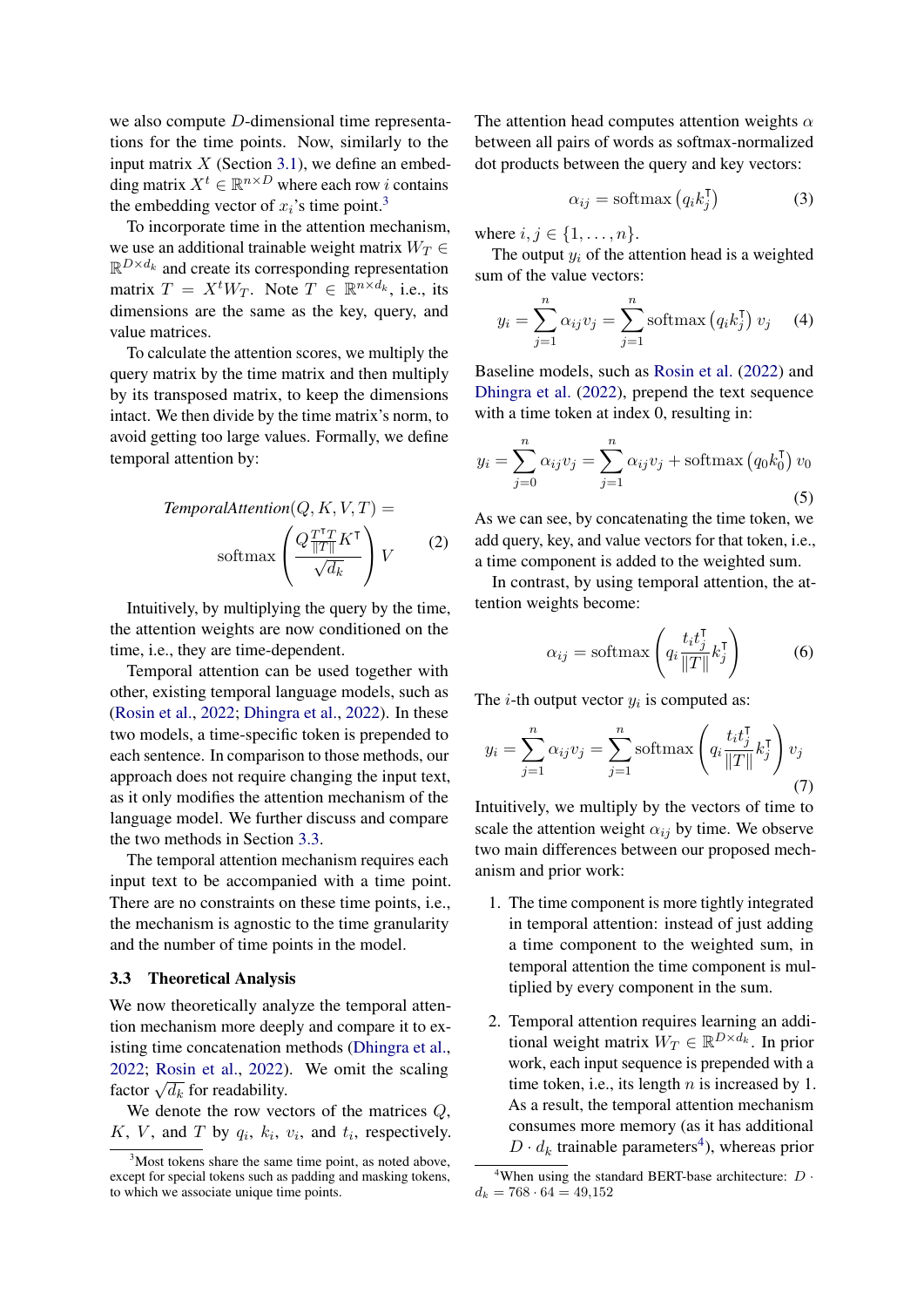work requires more time to train (as its sequences are longer). From our experiments, the overhead of both methods is negligible compared to the memory consumption and training time of BERT (see analysis in Section [6.3\)](#page-6-0).

# <span id="page-4-1"></span>4 Semantic Change Detection

In this section, we employ our proposed temporal attention mechanism (Section [3.2\)](#page-2-0) for the task of semantic change detection [\(Kutuzov et al.,](#page-9-6) [2018;](#page-9-6) [Tahmasebi et al.,](#page-10-6) [2018\)](#page-10-6). The ability to detect and quantify semantic changes is important to lexicography, linguistics, and is a basic component in many NLP tasks. For example, search in temporal corpora, historical sentiment analysis, and understanding historical documents. The objective of this task is to rank a set of target words according to their degree of semantic change between two time points  $t_1$  and  $t_2$ . In this work, we follow the practice of [\(Martinc et al.,](#page-9-7) [2020a;](#page-9-7) [Rosin et al.,](#page-10-3) [2022\)](#page-10-3) to estimate the semantic change a word underwent and rank the target words based on these estimates.

Given a target word  $w$ , we generate time-specific representations of it and compare them to detect semantic changes. Algorithm [1](#page-4-0) formally describes the method. We begin by sampling  $n$  sentences containing w from each time point  $t \in \{t_1, t_2\}$  (line 3). For each sentence sent, we create a sequence embedding by running it through the temporal attention model (note the model receives as input both  $sent$  and  $t$ ) and extracting the model's hidden layers that correspond to  $w$  (lines 5–6). We then choose the last  $h$  hidden layers and average them to get a single vector (line 7). This is the contextual word embedding of  $w$ , denoted by  $v$ . Following, the resulting embeddings are aggregated at the token level and averaged (line 10), in order to create a non-contextual time-specific representation for  $w$ for each time  $t$ , denoted by  $x_t$ . Finally, we estimate the semantic change of  $w$  by measuring the cosine distance (*cos\_dist*) between two time-specific representations of the same token (line 12).

# 5 Experimental Setup

## <span id="page-4-2"></span>5.1 Data

To train and evaluate our models, we use data from the SemEval-2020 Task 1 on Unsupervised Detection of Lexical Semantic Change [\(Schlechtweg](#page-10-10) [et al.,](#page-10-10) [2020\)](#page-10-10). We use corpora provided by this task

| <b>Algorithm 1:</b> Semantic change estimation              |
|-------------------------------------------------------------|
| <b>Input:</b> $w$ (target word)                             |
| <b>Input:</b> $t_1$ (first time point)                      |
| <b>Input:</b> $t_2$ (last time point)                       |
| <b>Input:</b> $C$ (diachronic corpus)                       |
| <b>Input:</b> $n$ (# of sentences to sample)                |
| <b>Input:</b> $h$ (# of last hidden layers to extract)      |
| 1 for $t \in \{t_1, t_2\}$ do                               |
| $L_t \leftarrow \{\}$<br>$\overline{2}$                     |
| $S_w \leftarrow n$ sentences sampled from<br>3              |
| C(t, w)                                                     |
| for sent $\in S_w$ do<br>4                                  |
| $H \leftarrow TempAttModel(sent, t)$<br>5                   |
| $H_w \leftarrow H[w]$<br>6                                  |
| $v \leftarrow$ AvgHiddenLayers $(H_w, h)$<br>$\overline{7}$ |
| $L_t.insert(v)$<br>8                                        |
| end<br>9                                                    |
| $x_t \leftarrow avg(L_t)$<br>10                             |
| end<br>11                                                   |
| $score = cos\_dist(x_{t_1}, x_{t_2})$<br>12                 |
| return score<br>13                                          |

<span id="page-4-0"></span>for English, German, and Latin, covering a variety of genres, times, languages, and sizes. They are all long-term: the English and German corpora span two centuries each, and the Latin corpus spans more than 2000 years. The German corpus is much larger than the other two  $(7x - 10x)$ . Each corpus is genre-balanced, and split into two time points; see Table [1](#page-5-0) for their statistics.

Each corpus is accompanied with labeled data for semantic change evaluation. We use the data from Subtask 2 of this task, where the objective is to rank a set of target words according to their degree of semantic change between  $t_1$  and  $t_2$ . The provided data is a set of target words that are either words that changed their meaning(s) (lost or gained a sense) between the two time points, or stable words that did not change their meaning during that time. The target words are balanced for part of speech (POS) and frequency. Each target word was assigned a graded label (between 0 and 1) according to their degree of semantic change (0 means no change, 1 means total change). For the English dataset, we follow [\(Montariol et al.,](#page-9-9) [2021\)](#page-9-9) and remove POS tags from both the corpus and the evaluation set.

### 5.2 Baseline Methods

We use the following baseline methods: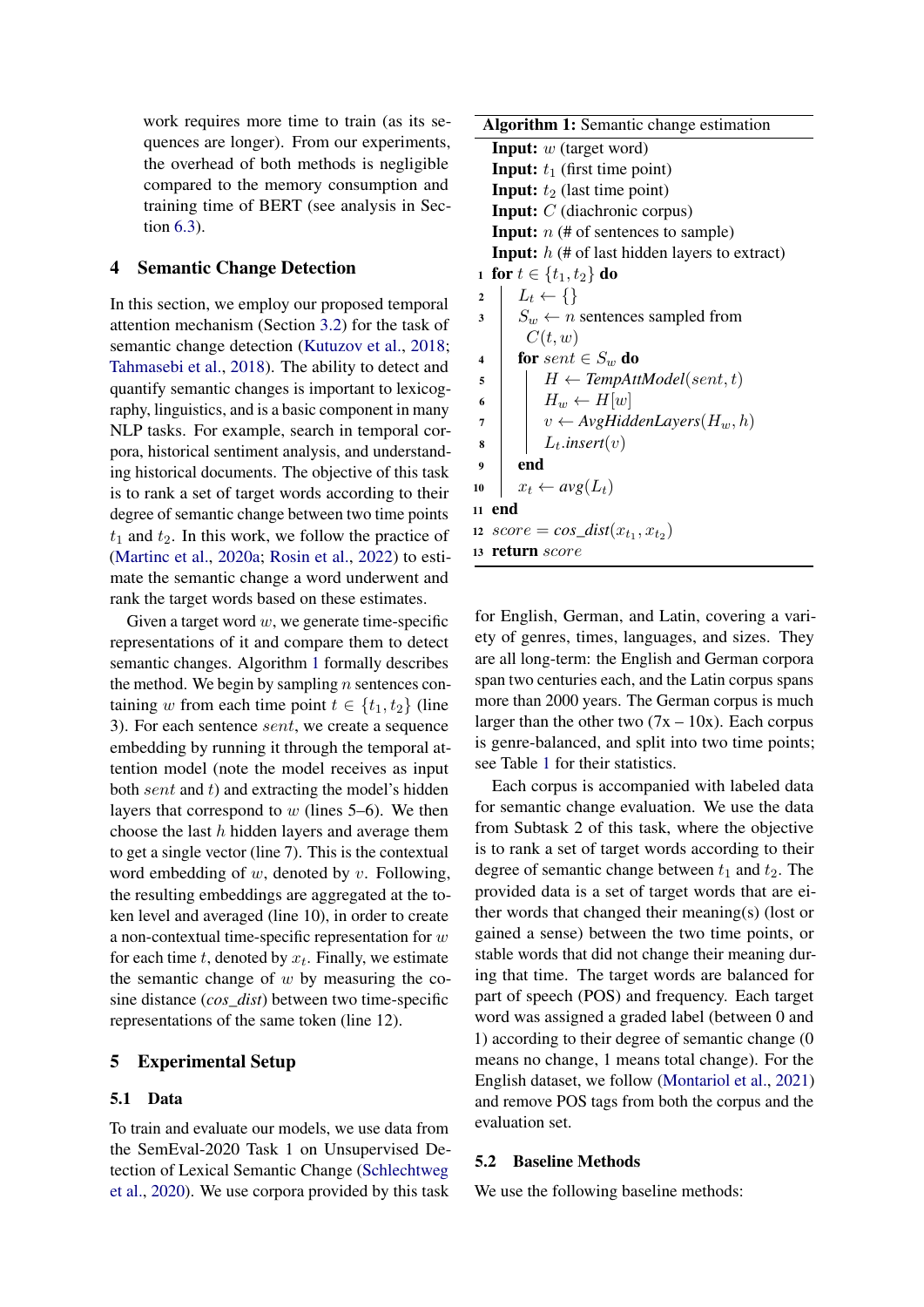<span id="page-5-0"></span>

| Corpus          | C1 Source  | C1 Time   | C1 Tokens | C <sub>2</sub> Source | C2 Time    | C <sub>2</sub> Tokens | Target Words |
|-----------------|------------|-----------|-----------|-----------------------|------------|-----------------------|--------------|
| SemEval-English | CCOHA      | 1810–1860 | 6.5M      | <b>CCOHA</b>          | 1960–2010  | 6.7M                  | 37           |
| SemEval-Latin   | LatinISE   | $-200-0$  | 1.7M      | LatinISE              | $0 - 2000$ | 9.4M                  | 40           |
| SemEval-German  | <b>DTA</b> | 1800–1899 | 70.2M     | BZ. ND                | 1946–1990  | 72.4M                 | 48           |

Table 1: Corpora for semantic change detection. Each corpus is split into two time points, denoted by C1 and C2.

- 1. [Schlechtweg et al.](#page-10-5) [\(2019\)](#page-10-5) train Skip-gram with Negative Sampling (SGNS) on two time points independently and align the resulting embeddings using Orthogonal Procrustes. They compute the semantic change scores using cosine distance.
- 2. [Gonen et al.](#page-9-16) [\(2020\)](#page-9-16) use SGNS embeddings as well. They represent a word in a time point by its top nearest neighbors according to cosine distance. Then, they measure semantic change as the size of intersection between the nearest neighbors lists in the two time points.
- 3. [Martinc et al.](#page-9-7) [\(2020a\)](#page-9-7) were one of the first to use BERT for semantic change detection. They create time-specific embeddings of words by averaging token embeddings over sentences in each time point, and then compare them by calculating cosine distance.
- 4. [Montariol et al.](#page-9-9) [\(2021\)](#page-9-9) use BERT to create a set of contextual embeddings for each word. They cluster these embeddings and then compare the cluster distributions across time slices using various distance measures. We use their best-performing method for each dataset as reported in the paper, which uses affinity propagation for clustering word embeddings and either Wasserstein or Jensen-Shannon distance as a distance measure between clusters.
- 5. [Rosin et al.](#page-10-3) [\(2022\)](#page-10-3) create a time-aware BERT model by preprocessing input texts to concatenate time-specific tokens to them, and then masking these tokens while training. They introduce two methods to measure semantic change, namely temporal-cosine and time-diff. We use their best-performing method as reported in the paper, which is temporal-cosine.
- 6. "Scaled attention": We present several baselines which are simplified versions of our temporal attention mechanism. Intuitively, our mechanism differentiates between different time points by learning a scaling factor per

each pair of time points (based on the multiplication of learned time vectors; see Section [3.2\)](#page-2-0). In these baselines, we use a constant scaling factor per time point and calculate attention weights using the following formula:

$$
\alpha_{ij} = \text{softmax}\left(q_i s_{ij} k_j^{\mathsf{T}}\right)
$$

where  $s_{ij}$  is the scaling factor. This scaling method can be seen as a combination of [\(Mar](#page-9-7)[tinc et al.,](#page-9-7) [2020a\)](#page-9-7) and our temporal attention method. We present three options for  $s_{ij}$ : (1) Linear scaling. We hypothesize that recent texts should be given more weight, and define  $s_{ij} = index(t_i)$ , where  $index(t_i)$  is the index of the time point  $t_i$  out of all time points  $t_1, \ldots, t_{n_t}$ . (2) Exponential scaling: similarly to linear scaling, but using an exponent:  $s_{ij} = 2^{index(t_i)}$ . (3) Proportional to the number of documents: here we hypothesize that larger corpora should be given more weight, and define  $s_{ij} = \frac{doc\_count(t_i)}{\sum_{k=1}^{n_i} doc\_count(t_k)}$ , where  $doc\_count(t_i)$  is the number of documents in  $t_i$ .

## 5.3 Our Method

To train our models, for each language we use a pretrained BERT [\(Devlin et al.,](#page-8-0) [2019\)](#page-8-0) model (bertbase-uncased, with 12 layers, 768 hidden dimensions, and 110M parameters) and post-pretrain it on the temporal corpus using our proposed temporal attention, as described in Section [3.2.](#page-2-0) For semantic change detection, we use the method described in Section [4.](#page-4-1) We use the Hugging Face's Transformers library<sup>[5](#page-5-1)</sup> for our implementation.

Before training, we add any missing target words to the model's vocabulary. Since a pretrained model's vocabulary may not contain all the target words in our evaluation dataset, this is necessary to avoid the tokenizer splitting any occurrences of the target words into subwords (which we found out to reduce performance). The added words are randomly initialized.

<span id="page-5-1"></span><sup>5</sup>[https://github.com/huggingface/](https://github.com/huggingface/transformers) [transformers](https://github.com/huggingface/transformers)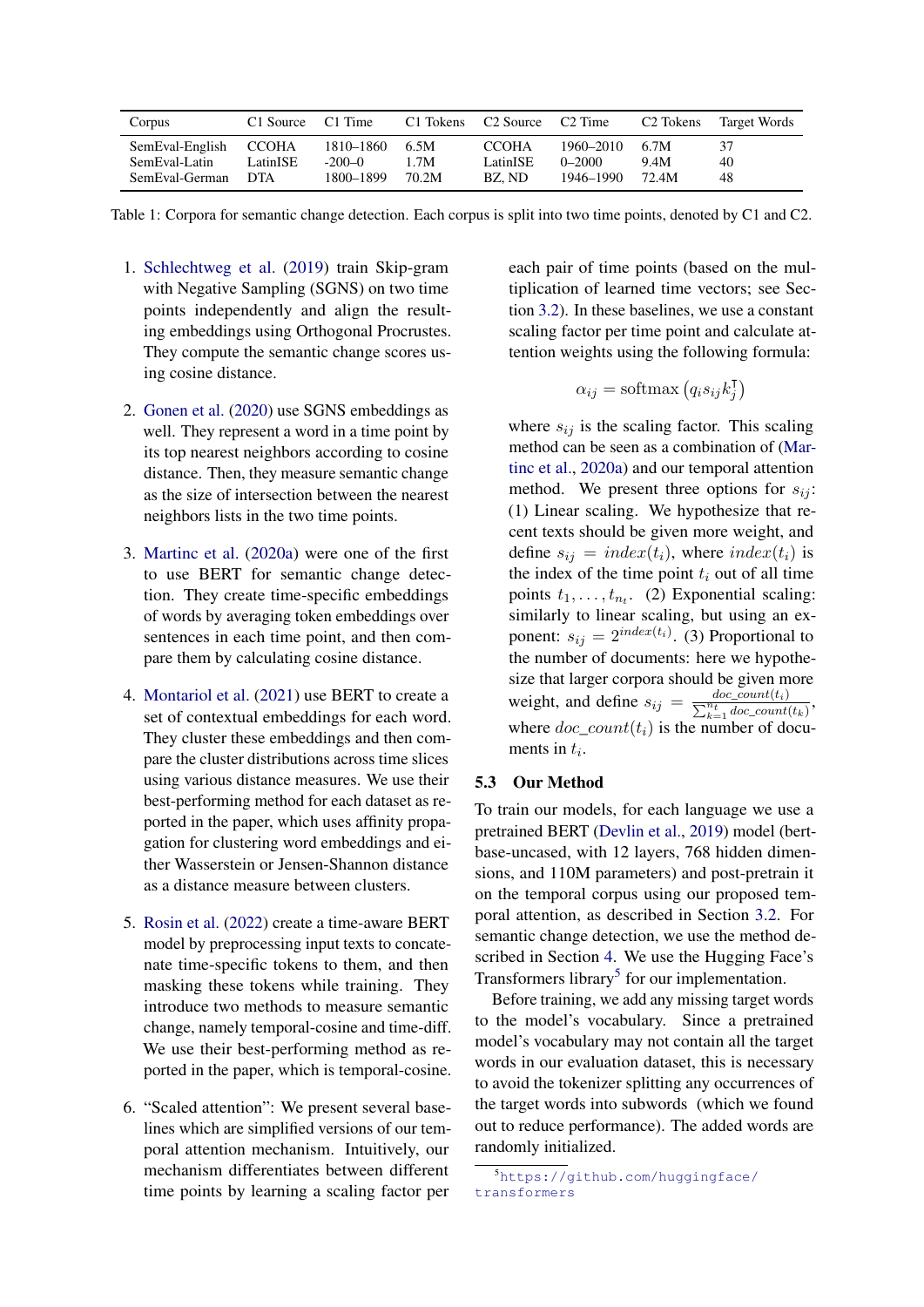## 5.4 Metrics

We measure semantic change detection performance by the correlation between the semantic shift index (i.e., the ground truth) and the model's semantic shift assessment for each word in the evaluation set. We follow prior work [\(Rosin et al.,](#page-10-3) [2022\)](#page-10-3) and use both Pearson's correlation coefficient r and Spearman's rank correlation coefficient  $\rho$ . The difference between them is that Spearman's  $\rho$  considers only the ranking order, while Pearson's r considers the actual predicted values. In our evaluation, we make an effort to evaluate our methods and the baselines using both correlation coefficients, to make the evaluation as comprehensive as possible. There were some cases where we could not reproduce the original authors' results; in such cases, we opted to report only the original result.

#### 5.5 Implementation Details

Due to limited computational resources, we follow [Rosin et al.](#page-10-3) [\(2022\)](#page-10-3) and train our models with a maximum input sequence length of 128 tokens. We perform all experiments on a single NVIDIA Quadro RTX 6000 GPU. We tune the following hyperparameters for each language: for training: learning rate in {1e-8, 1e-7, 1e-6, 1e-5, 1e-4} and number of epochs in  $\{1, 2, 3, 4\}$ . For inference: number of last hidden layers to use for embedding extraction  $h \in \{1, 2, 4, 12\}.$ 

The chosen pretrained model and hyperparameters, along with the steps number and training time per language are as follows:

- For English: bert-base-uncased,<sup>[6](#page-6-1)</sup> with 1e-9 learning rate for 2 epochs (6.3K steps, took 70 minutes); all (12) hidden layers for inference.
- For Latin: latin-bert, $^7$  $^7$  with 1e-5 learning rate for 1 epoch (3.5K steps, took 25 minutes); last hidden layer for inference.
- For German: bert-base-german-cased, $8$  with 1e-6 learning rate for 1 epoch (38.1K steps, took 10 hours); last hidden layer for inference.

<span id="page-6-1"></span><sup>6</sup>[https://huggingface.co/](https://huggingface.co/bert-base-uncased) [bert-base-uncased](https://huggingface.co/bert-base-uncased)

## 6 Results

In this section, we outline the results of our empirical evaluation. In all tables throughout the section, the best result in each column is boldfaced; performance is measured using Pearson's r and Spearman's  $\rho$  correlation coefficients.

### 6.1 Main Result

Table [2](#page-7-0) shows the results for semantic change detection on the SemEval datasets. Our temporal attention model outperforms all the baselines for all datasets and metrics with significant correlations  $(p < 0.0005)$  and large margins (7%–36%). We observe moderate to strong correlations (around 0.52–0.76) for all datasets. Even for the German dataset, on which recent BERT-based methods got relatively lower results (and were outperformed by word2vec-based methods such as [Schlechtweg et al.](#page-10-5) [\(2019\)](#page-10-5)), our model achieves strong correlations and state-of-the-art performance. In Section [6.2](#page-6-4) and Section [6.3,](#page-6-0) we experiment with variations of our method and achieve even stronger performance on the English dataset.

Finally, looking at the three scaled attention baselines, they all perform similarly and are positioned between [Martinc et al.](#page-9-7) [\(2020a\)](#page-9-7) and our temporal attention model, as expected.

# <span id="page-6-4"></span>6.2 Temporal Attention with Temporal Prepend

Until now, we used temporal attention on BERT [\(Devlin et al.,](#page-8-0) [2019\)](#page-8-0) to create our model. In this section, in addition to using temporal attention, we also prepend a time token to the input sequences, as done in [Rosin et al.](#page-10-3) [\(2022\)](#page-10-3). That is, we experiment with applying temporal attention on top of their model.

Table [3](#page-7-1) shows the results of this combined model compared to each of its components. First, prepending time tokens is inferior to the other models. When comparing our proposed temporal attention and the combined model, we observe mixed results: temporal attention alone works better for the Latin and German datasets, but for the English dataset the combination of temporal attention and prepending time tokens performs better.

# <span id="page-6-0"></span>6.3 Impact of BERT Model Size on Temporal Attention

Our model is based on the most commonly used pretrained BERT model, called BERT-base, which

<span id="page-6-3"></span><span id="page-6-2"></span><sup>7</sup><https://github.com/dbamman/latin-bert> <sup>8</sup>[https://huggingface.co/](https://huggingface.co/bert-base-german-cased) [bert-base-german-cased](https://huggingface.co/bert-base-german-cased)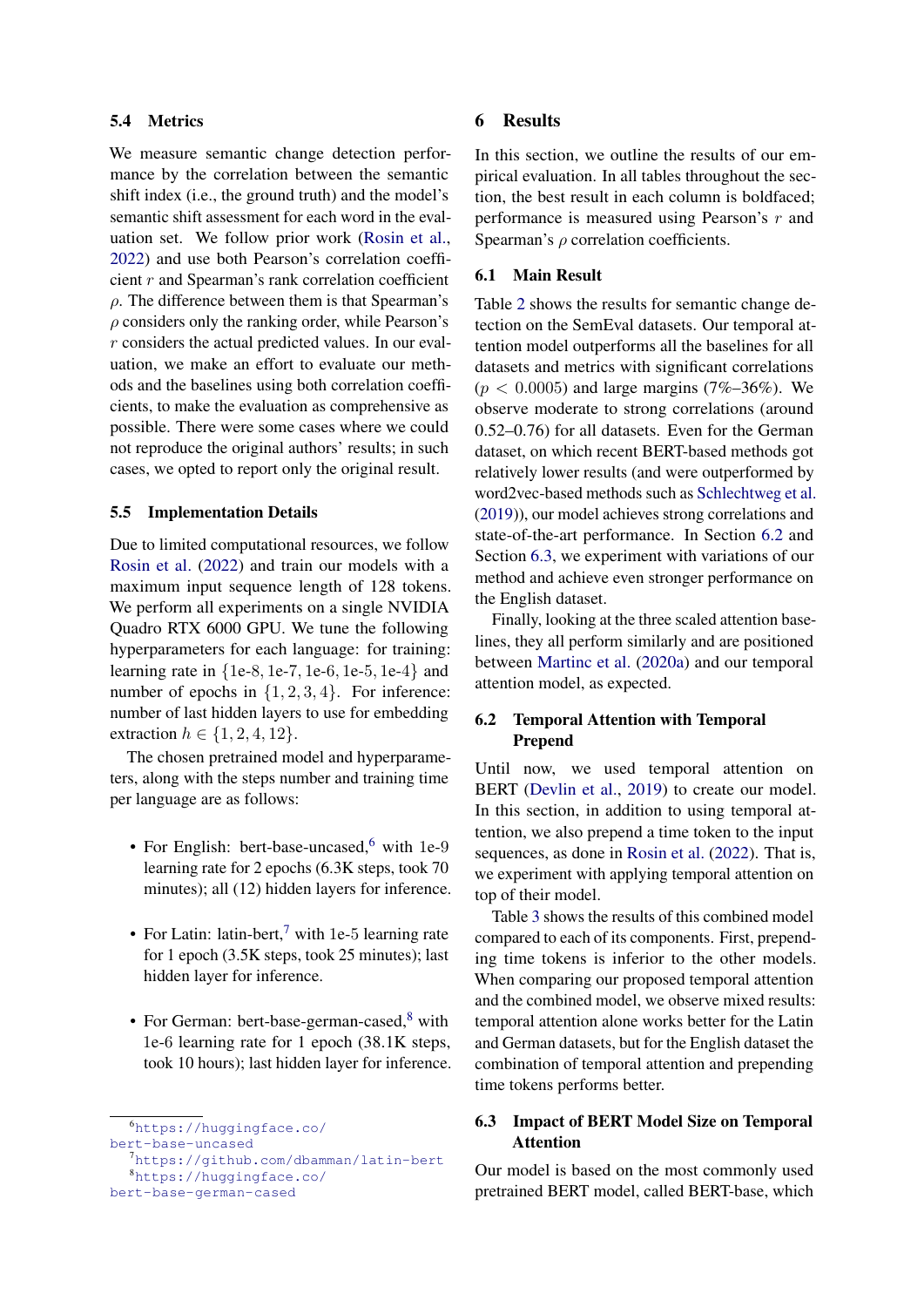<span id="page-7-0"></span>

|                           | SemEval-Eng      |        | SemEval-Lat |        | SemEval-Ger |        |
|---------------------------|------------------|--------|-------------|--------|-------------|--------|
| Method                    | $\boldsymbol{r}$ | $\rho$ | r           | $\rho$ | r           | $\rho$ |
| Schlechtweg et al. (2019) | 0.512            | 0.321  | 0.458       | 0.372  |             | 0.712  |
| Gonen et al. (2020)       | 0.504            | 0.277  | 0.417       | 0.273  |             | 0.627  |
| Martinc et al. (2020a)    |                  | 0.315  |             | 0.496  |             | 0.565  |
| Montariol et al. (2021)   | 0.566            | 0.456  | $\equiv$    | 0.488  | 0.618       | 0.583  |
| Rosin et al. (2022)       | 0.538            | 0.467  | 0.485       | 0.512  | 0.592       | 0.582  |
| Scaled Linear Attention   | 0.517            | 0.506  | 0.524       | 0.478  | 0.580       | 0.550  |
| Scaled Exp. Attention     | 0.491            | 0.487  | 0.633       | 0.528  | 0.569       | 0.526  |
| Scaled by Doc Attention   | 0.532            | 0.478  | 0.657       | 0.505  | 0.595       | 0.567  |
| <b>Temporal Attention</b> | 0.620            | 0.520  | 0.661       | 0.565  | 0.767       | 0.763  |

Table 2: Semantic change detection results on SemEval-English, SemEval-Latin, and SemEval-German, measured using Pearson's r and Spearman's  $\rho$  correlation coefficients.

<span id="page-7-1"></span>

|                                                                                                           | $SE-Eng$ |               | SE-Lat                              | SE-Ger |  |
|-----------------------------------------------------------------------------------------------------------|----------|---------------|-------------------------------------|--------|--|
| Method                                                                                                    |          | $\mathcal{D}$ | D                                   |        |  |
| Temp. Prep. 0.538 0.467 0.485 0.512 0.592 0.582<br>Temp. Att. 0.620 0.520 0.556 0.556 0.767 0.763<br>Both |          |               | 0.655 0.548 0.541 0.508 0.645 0.682 |        |  |

Table 3: Semantic change detection results on the English, Latin, and German datasets, comparing time token prepending [\(Rosin et al.,](#page-10-3) [2022\)](#page-10-3) with our proposed temporal attention, and a combination of both.

contains 12 transformer layers and a hidden dimension size of 768. In this section, we train and evaluate models of different sizes, namely 'small' and 'tiny', that are based on much smaller pre-trained variants of BERT: BERT-small<sup>[9](#page-7-2)</sup> has  $26\%$ of the parameters of BERT-base, containing only 4 transformer layers while its hidden dimension is 512; BERT-tiny<sup>[10](#page-7-3)</sup> has just 4% of the parameters of BERT-base, with 2 transformer layers and a hidden dimension of 128. We perform this evaluation only for the SemEval-English dataset, as smaller pretrained BERT models are currently publicly available only for the English language.

Table [4](#page-7-4) shows the comparison results, where we compare the three variants of our temporal attention model, along with the two variants of [Rosin et al.](#page-10-3) [\(2022\)](#page-10-3). We also denote the number of trainable parameters for each model (see the theoretical analysis in Section [3.3\)](#page-3-1). We observe a clear negative correlation between model size and performance (measured by both Pearson's r and Spearman's  $\rho$ );

<span id="page-7-4"></span>

| Method                   | Params  |       |       |
|--------------------------|---------|-------|-------|
| Rosin et al. (2022) base | 109.52M | 0.538 | 0.467 |
| Rosin et al. (2022) tiny | 4.42M   | 0.534 | 0.427 |
| Temp. Att. base          | 116.61M | 0.620 | 0.520 |
| Temp. Att. small         | 29.85M  | 0.660 | 0.584 |
| Temp. Att. tiny          | 4.45M   | 0.703 | 0.627 |

Table 4: Results for semantic change detection for models of different sizes on SemEval-English.

the smaller the model, the better the performance. While this finding may sound counterintuitive, it is in line with [Rosin et al.](#page-10-3) [\(2022\)](#page-10-3), who hypothesized that to understand time there is no need to use extremely large models, and reported higher-thanexpected performance for the tiny model. In their study, that model achieved a slightly lower performance compared to their standard (base) model, but still outperformed most baselines. Overall, this is an encouraging finding; smaller models mean faster training and inference times, as well as smaller memory footprints. This lowers the bar to enter the field.

#### 6.4 Qualitative Analysis

Figure [3](#page-8-8) shows the Spearman correlation between the ground truth ranks and our model's ranks for the SemEval-English dataset. The correlation is moderate (0.520), and we observe a similar number of false-positive words (top-left corner) and false negatives (bottom-right corner). Interestingly, we can see that the model performs better on the more changed words (right half, rank above 19, e.g., "plane", "tip", and "head"), while there are more errors on the static words (left half, e.g., "chair-

<span id="page-7-2"></span><sup>9</sup>[https://huggingface.co/prajjwal1/](https://huggingface.co/prajjwal1/bert-small) [bert-small](https://huggingface.co/prajjwal1/bert-small)

<span id="page-7-3"></span><sup>10</sup>[https://huggingface.co/prajjwal1/](https://huggingface.co/prajjwal1/bert-tiny) [bert-tiny](https://huggingface.co/prajjwal1/bert-tiny)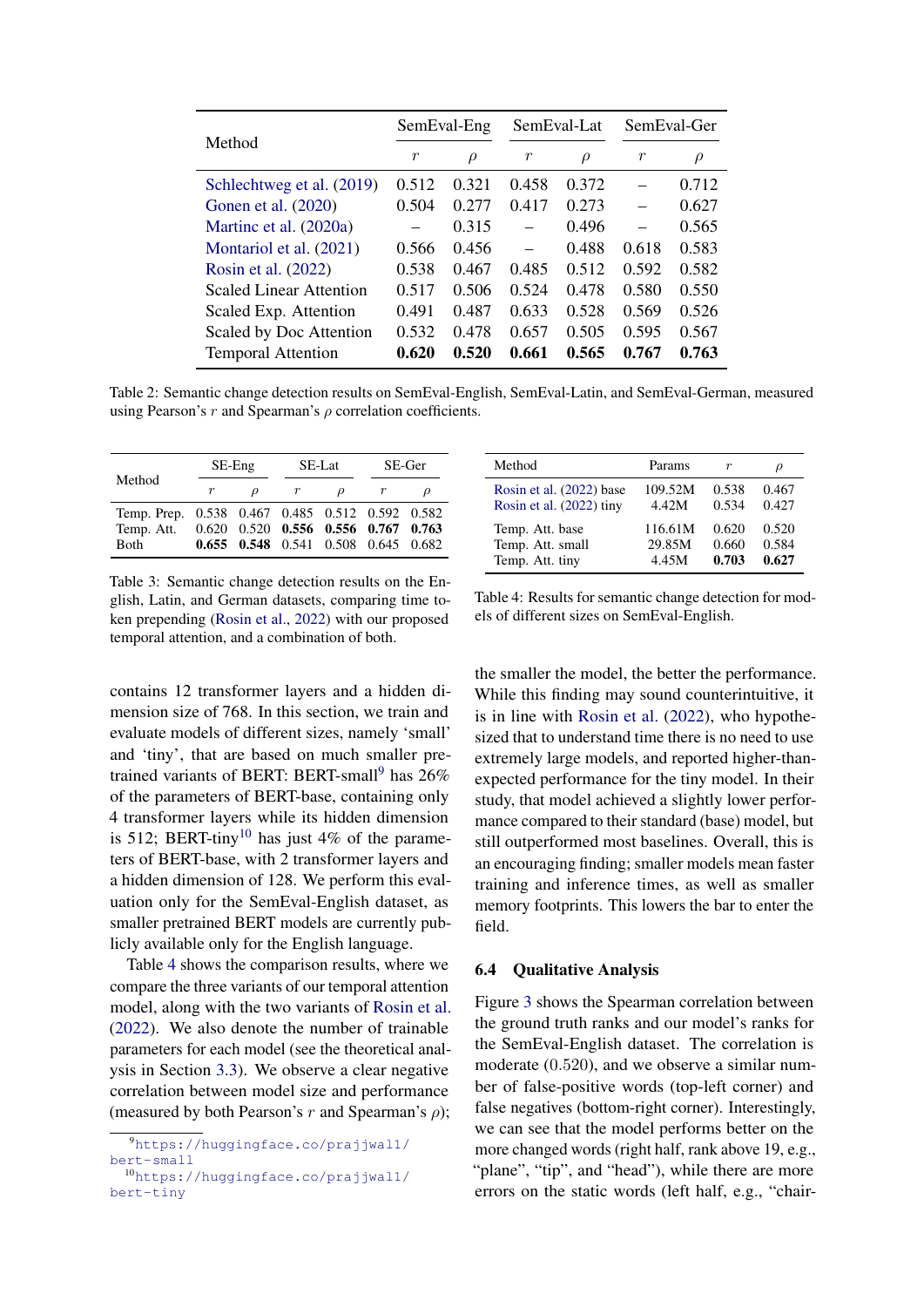<span id="page-8-8"></span>

Figure 3: Semantic change detection on the SemEval-English dataset: ground truth ranks vs. our model's ranks (Spearman's  $\rho = 0.520$ ).

man", "risk", and "quilt"). Most of the false positives seem to be either slang words or concerning word usages that are less likely to appear in our corpora which is mainly composed of newsletters and books (Section [5.1\)](#page-4-2). For example, the verb "stab", which traditionally means to push a knife into someone, has a newer meaning of attempting to do something. The noun "word" can be used to express agreement.

## 7 Conclusion

In this paper, we presented a time-aware selfattention mechanism as an extension of the original mechanism of the transformer. The proposed mechanism considers the time the text sequences were written when computing attention scores, thus allowing creating time-specific contextualized word representations. We conducted evaluations on the task of semantic change detection and reached stateof-the-art performance on three diverse datasets in terms of time, language, size, and genre. In addition, we experimented with small-sized pretrained models and found they outperform larger models on this task. We conduct an experiment evaluating the marginal addition of time token prepending along with temporal attention and conclude that on all but the English dataset it hurts performance. We wish to study how to best combine the two approaches in future work. Additionally, for future work, we plan to extend this work by applying temporal attention to other tasks, such as web search and sentence time prediction, as well as experimenting with more time points and different granularities.

# References

- <span id="page-8-2"></span>Oshin Agarwal and Ani Nenkova. 2021. [Temporal ef](https://arxiv.org/abs/2111.12790)[fects on pre-trained models for language processing](https://arxiv.org/abs/2111.12790) [tasks.](https://arxiv.org/abs/2111.12790) *arXiv preprint arXiv:2111.12790*.
- <span id="page-8-7"></span>Robert Bamler and Stephan Mandt. 2017. [Dynamic](http://proceedings.mlr.press/v70/bamler17a.html) [word embeddings.](http://proceedings.mlr.press/v70/bamler17a.html) In *Proceedings of the 34th International Conference on Machine Learning, ICML 2017, Sydney, NSW, Australia, 6-11 August 2017*, volume 70 of *Proceedings of Machine Learning Research*, pages 380–389. PMLR.
- <span id="page-8-3"></span>Kevin Clark, Urvashi Khandelwal, Omer Levy, and Christopher D. Manning. 2019. [What does BERT](https://aclanthology.org/W19-4828) [look at? an analysis of BERT's attention.](https://aclanthology.org/W19-4828) In *Proceedings of the 2019 ACL Workshop BlackboxNLP: Analyzing and Interpreting Neural Networks for NLP*, pages 276–286, Florence, Italy. Association for Computational Linguistics.
- <span id="page-8-6"></span>Marco Del Tredici, Raquel Fernández, and Gemma Boleda. 2019. [Short-term meaning shift: A distri](https://aclanthology.org/N19-1210)[butional exploration.](https://aclanthology.org/N19-1210) In *Proceedings of the 2019 Conference of the North American Chapter of the Association for Computational Linguistics: Human Language Technologies, Volume 1 (Long and Short Papers)*, pages 2069–2075, Minneapolis, Minnesota. Association for Computational Linguistics.
- <span id="page-8-0"></span>Jacob Devlin, Ming-Wei Chang, Kenton Lee, and Kristina Toutanova. 2019. [BERT: Pre-training of](https://aclanthology.org/N19-1423) [deep bidirectional transformers for language under](https://aclanthology.org/N19-1423)[standing.](https://aclanthology.org/N19-1423) In *Proceedings of the 2019 Conference of the North American Chapter of the Association for Computational Linguistics: Human Language Technologies, Volume 1 (Long and Short Papers)*, pages 4171–4186, Minneapolis, Minnesota. Association for Computational Linguistics.
- <span id="page-8-1"></span>Bhuwan Dhingra, Jeremy R Cole, Julian Martin Eisenschlos, Daniel Gillick, Jacob Eisenstein, and William W Cohen. 2022. [Time-aware language](https://direct.mit.edu/tacl/article/doi/10.1162/tacl_a_00459/110012/Time-Aware-Language-Models-as-Temporal-Knowledge) [models as temporal knowledge bases.](https://direct.mit.edu/tacl/article/doi/10.1162/tacl_a_00459/110012/Time-Aware-Language-Models-as-Temporal-Knowledge) *Transactions of the Association for Computational Linguistics*, 10:257–273.
- <span id="page-8-5"></span>Haim Dubossarsky, Simon Hengchen, Nina Tahmasebi, and Dominik Schlechtweg. 2019. [Time-out: Tem](https://aclanthology.org/P19-1044)[poral referencing for robust modeling of lexical se](https://aclanthology.org/P19-1044)[mantic change.](https://aclanthology.org/P19-1044) In *Proceedings of the 57th Annual Meeting of the Association for Computational Linguistics*, pages 457–470, Florence, Italy. Association for Computational Linguistics.
- <span id="page-8-4"></span>Mario Giulianelli, Marco Del Tredici, and Raquel Fernández. 2020. [Analysing lexical semantic change](https://aclanthology.org/2020.acl-main.365) [with contextualised word representations.](https://aclanthology.org/2020.acl-main.365) In *Proceedings of the 58th Annual Meeting of the Association for Computational Linguistics*, pages 3960– 3973, Online. Association for Computational Linguistics.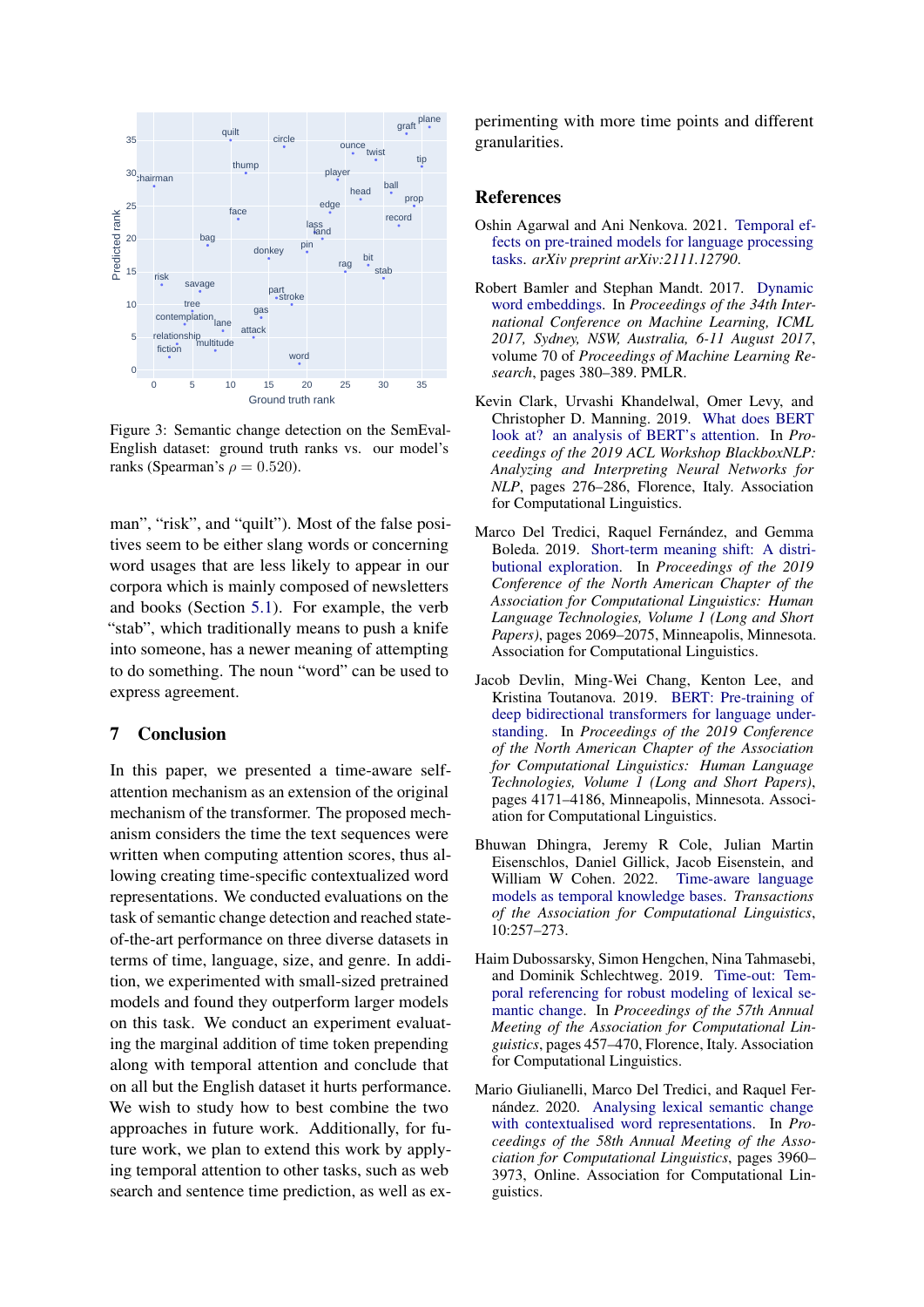- <span id="page-9-16"></span>Hila Gonen, Ganesh Jawahar, Djamé Seddah, and Yoav Goldberg. 2020. [Simple, interpretable and sta](https://aclanthology.org/2020.acl-main.51)[ble method for detecting words with usage change](https://aclanthology.org/2020.acl-main.51) [across corpora.](https://aclanthology.org/2020.acl-main.51) In *Proceedings of the 58th Annual Meeting of the Association for Computational Linguistics*, pages 538–555, Online. Association for Computational Linguistics.
- <span id="page-9-15"></span>William L. Hamilton, Jure Leskovec, and Dan Jurafsky. 2016. [Diachronic word embeddings reveal statisti](https://aclanthology.org/P16-1141)[cal laws of semantic change.](https://aclanthology.org/P16-1141) In *Proceedings of the 54th Annual Meeting of the Association for Computational Linguistics (Volume 1: Long Papers)*, pages 1489–1501, Berlin, Germany. Association for Computational Linguistics.
- <span id="page-9-11"></span>Valentin Hofmann, Janet Pierrehumbert, and Hinrich Schütze. 2021. [Dynamic contextualized word em](https://aclanthology.org/2021.acl-long.542)[beddings.](https://aclanthology.org/2021.acl-long.542) In *Proceedings of the 59th Annual Meeting of the Association for Computational Linguistics and the 11th International Joint Conference on Natural Language Processing (Volume 1: Long Papers)*, pages 6970–6984, Online. Association for Computational Linguistics.
- <span id="page-9-2"></span>Spurthi Amba Hombaiah, Tao Chen, Mingyang Zhang, Michael Bendersky, and Marc Najork. 2021. Dynamic language models for continuously evolving content. In *KDD 2021*.
- <span id="page-9-17"></span>Renfen Hu, Shen Li, and Shichen Liang. 2019. [Di](https://aclanthology.org/P19-1379)[achronic sense modeling with deep contextualized](https://aclanthology.org/P19-1379) [word embeddings: An ecological view.](https://aclanthology.org/P19-1379) In *Proceedings of the 57th Annual Meeting of the Association for Computational Linguistics*, pages 3899–3908, Florence, Italy. Association for Computational Linguistics.
- <span id="page-9-5"></span>Xiaolei Huang and Michael J. Paul. 2019. [Neural tem](https://aclanthology.org/P19-1403)[porality adaptation for document classification: Di](https://aclanthology.org/P19-1403)[achronic word embeddings and domain adaptation](https://aclanthology.org/P19-1403) [models.](https://aclanthology.org/P19-1403) In *Proceedings of the 57th Annual Meeting of the Association for Computational Linguistics*, pages 4113–4123, Florence, Italy. Association for Computational Linguistics.
- <span id="page-9-12"></span>Adam Jatowt and Kevin Duh. 2014. A framework for analyzing semantic change of words across time. In *IEEE/ACM Joint Conference on Digital Libraries*, pages 229–238. IEEE.
- <span id="page-9-4"></span>Nattiya Kanhabua and Avishek Anand. 2016. [Tempo](https://doi.org/10.1145/2911451.2914805)[ral information retrieval.](https://doi.org/10.1145/2911451.2914805) In *Proceedings of the 39th International ACM SIGIR conference on Research and Development in Information Retrieval, SIGIR 2016, Pisa, Italy, July 17-21, 2016*, pages 1235– 1238. ACM.
- <span id="page-9-13"></span>Yoon Kim, Yi-I Chiu, Kentaro Hanaki, Darshan Hegde, and Slav Petrov. 2014. [Temporal analysis of lan](https://aclanthology.org/W14-2517)[guage through neural language models.](https://aclanthology.org/W14-2517) In *Proceedings of the ACL 2014 Workshop on Language Technologies and Computational Social Science*, pages 61–65, Baltimore, MD, USA. Association for Computational Linguistics.
- <span id="page-9-14"></span>Vivek Kulkarni, Rami Al-Rfou, Bryan Perozzi, and Steven Skiena. 2015. [Statistically significant detec](https://doi.org/10.1145/2736277.2741627)[tion of linguistic change.](https://doi.org/10.1145/2736277.2741627) In *Proceedings of the 24th International Conference on World Wide Web, WWW 2015, Florence, Italy, May 18-22, 2015*, pages 625– 635. ACM.
- <span id="page-9-6"></span>Andrey Kutuzov, Lilja Øvrelid, Terrence Szymanski, and Erik Velldal. 2018. [Diachronic word embed](https://aclanthology.org/C18-1117)[dings and semantic shifts: a survey.](https://aclanthology.org/C18-1117) In *Proceedings of the 27th International Conference on Computational Linguistics*, pages 1384–1397, Santa Fe, New Mexico, USA. Association for Computational Linguistics.
- <span id="page-9-10"></span>Severin Laicher, Sinan Kurtyigit, Dominik Schlechtweg, Jonas Kuhn, and Sabine Schulte im Walde. 2021. [Explaining and improving BERT](https://aclanthology.org/2021.eacl-srw.25) [performance on lexical semantic change detection.](https://aclanthology.org/2021.eacl-srw.25) In *Proceedings of the 16th Conference of the European Chapter of the Association for Computational Linguistics: Student Research Workshop*, pages 192–202, Online. Association for Computational Linguistics.
- <span id="page-9-1"></span>Angeliki Lazaridou, Adhi Kuncoro, Elena Gribovskaya, Devang Agrawal, Adam Liska, Tayfun Terzi, Mai Gimenez, Cyprien de Masson d'Autume, Tomas Kocisky, Sebastian Ruder, et al. 2021. Mind the gap: Assessing temporal generalization in neural language models. *Advances in Neural Information Processing Systems*, 34.
- <span id="page-9-0"></span>Yinhan Liu, Myle Ott, Naman Goyal, Jingfei Du, Mandar Joshi, Danqi Chen, Omer Levy, Mike Lewis, Luke Zettlemoyer, and Veselin Stoyanov. 2019. [Roberta: A robustly optimized bert pretraining ap](https://arxiv.org/abs/1907.11692)[proach.](https://arxiv.org/abs/1907.11692) *arXiv preprint arXiv:1907.11692*.
- <span id="page-9-3"></span>Daniel Loureiro, Francesco Barbieri, Leonardo Neves, Luis Espinosa Anke, and Jose Camacho-Collados. 2022. [Timelms: Diachronic language models from](https://arxiv.org/abs/2202.03829) [twitter.](https://arxiv.org/abs/2202.03829) *arXiv preprint arXiv:2202.03829*.
- <span id="page-9-7"></span>Matej Martinc, Petra Kralj Novak, and Senja Pollak. 2020a. [Leveraging contextual embeddings for de](https://aclanthology.org/2020.lrec-1.592)[tecting diachronic semantic shift.](https://aclanthology.org/2020.lrec-1.592) In *Proceedings of the 12th Language Resources and Evaluation Conference*, pages 4811–4819, Marseille, France. European Language Resources Association.
- <span id="page-9-8"></span>Matej Martinc, Syrielle Montariol, Elaine Zosa, and Lidia Pivovarova. 2020b. Capturing evolution in word usage: Just add more clusters? In *Companion Proceedings of the Web Conference 2020*, pages 343–349.
- <span id="page-9-9"></span>Syrielle Montariol, Matej Martinc, and Lidia Pivovarova. 2021. [Scalable and interpretable semantic](https://aclanthology.org/2021.naacl-main.369) [change detection.](https://aclanthology.org/2021.naacl-main.369) In *Proceedings of the 2021 Conference of the North American Chapter of the Association for Computational Linguistics: Human Language Technologies*, pages 4642–4652, Online. Association for Computational Linguistics.